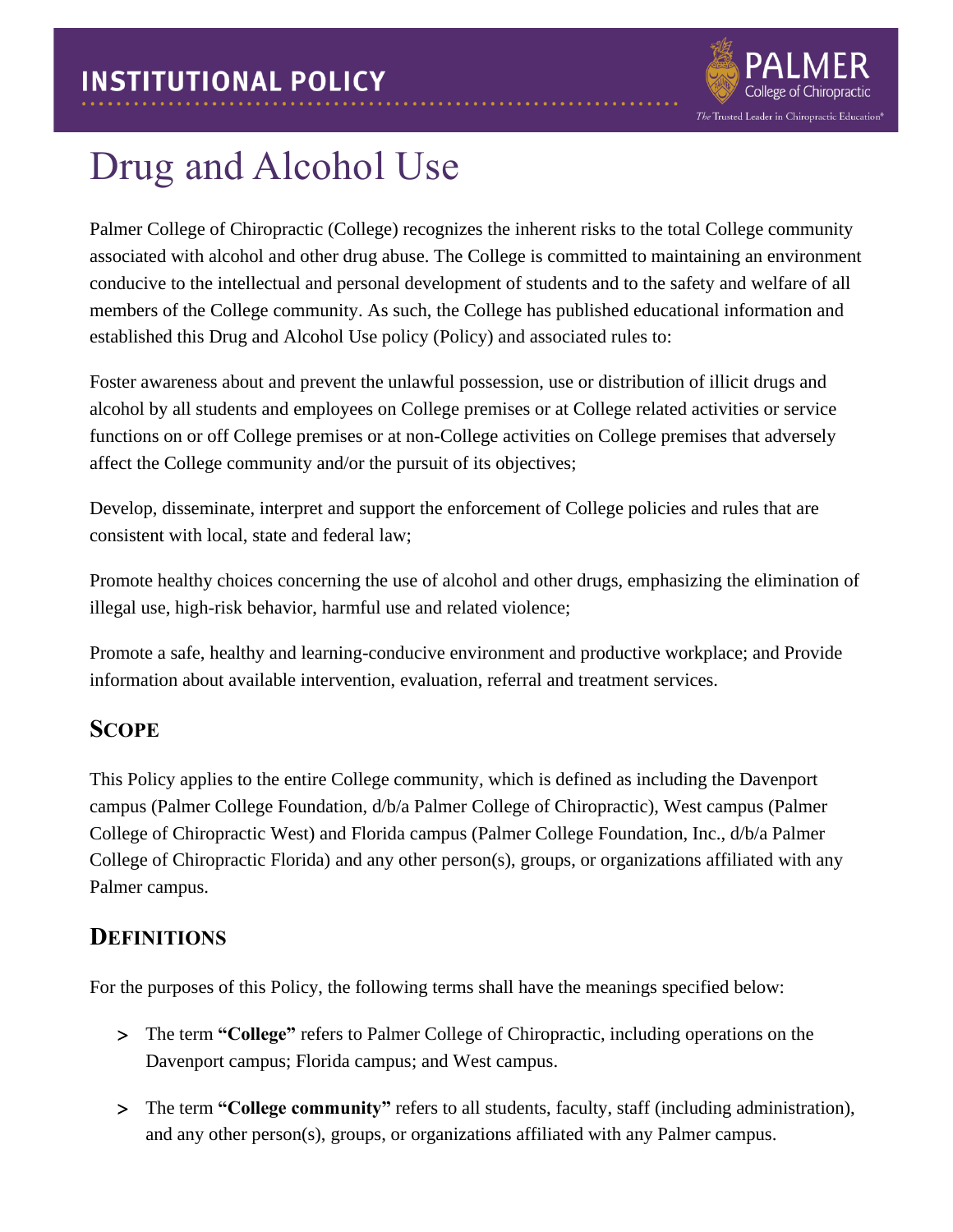The term **"College premises"** includes all land, buildings, facilities and other property in the possession of, owned, used or controlled by the College including adjacent streets, alleys, sidewalks and parking lots.

# **ADMINISTRATIVE RULES**

## **Use of Drugs or Alcohol**

The College strictly prohibits the unlawful manufacture, sale, distribution, dispensing, possession, solicitation or use of alcohol or controlled substances. Additionally, the College limits the presence, use, consumption, possession, sale, manufacturing, solicitation or distribution of alcohol by students, employees or visitors to approved activities. At no time is any individual under legal drinking age or who is operating institution vehicles, machinery or equipment allowed to possess, use or consume alcohol. At no time is abuse of alcohol permissible.

## **Fit for Duty**

All employees and students are to report to work/school in a mentally and physically fit and safe condition. Employees must report to their supervisor any health situation or use of prescription and/or non-prescription medications which may inhibit the ability to perform their required job duties. Any employee regarded as unfit for duty for any reason may not be permitted to work or may be temporarily reassigned until it is determined that said employee is free from impairment and fit and able for duty.

Any student reporting to class under the influence or discovered to be under the influence of alcohol or non-prescribed drugs, during the work/school day may be asked to leave the premises.

## **Requirement for Notification**

Any employee who has been convicted of; pled guilty to; did not contest; forfeited bail; or was granted a deferred judgment to any drug or alcohol-related conduct under law or ordinance is to notify the institution in writing through Human Resources within five days of the applicable event. Failure to promptly report such violations may result in corrective action, up to and including termination of employment.

Any student who has been convicted of; pled guilty to; did not contest; forfeited bail; or was granted a deferred judgment to any drug or alcohol-related conduct under law or ordinance is to notify the institution in writing through the Dean of Student Academic Affairs on the Main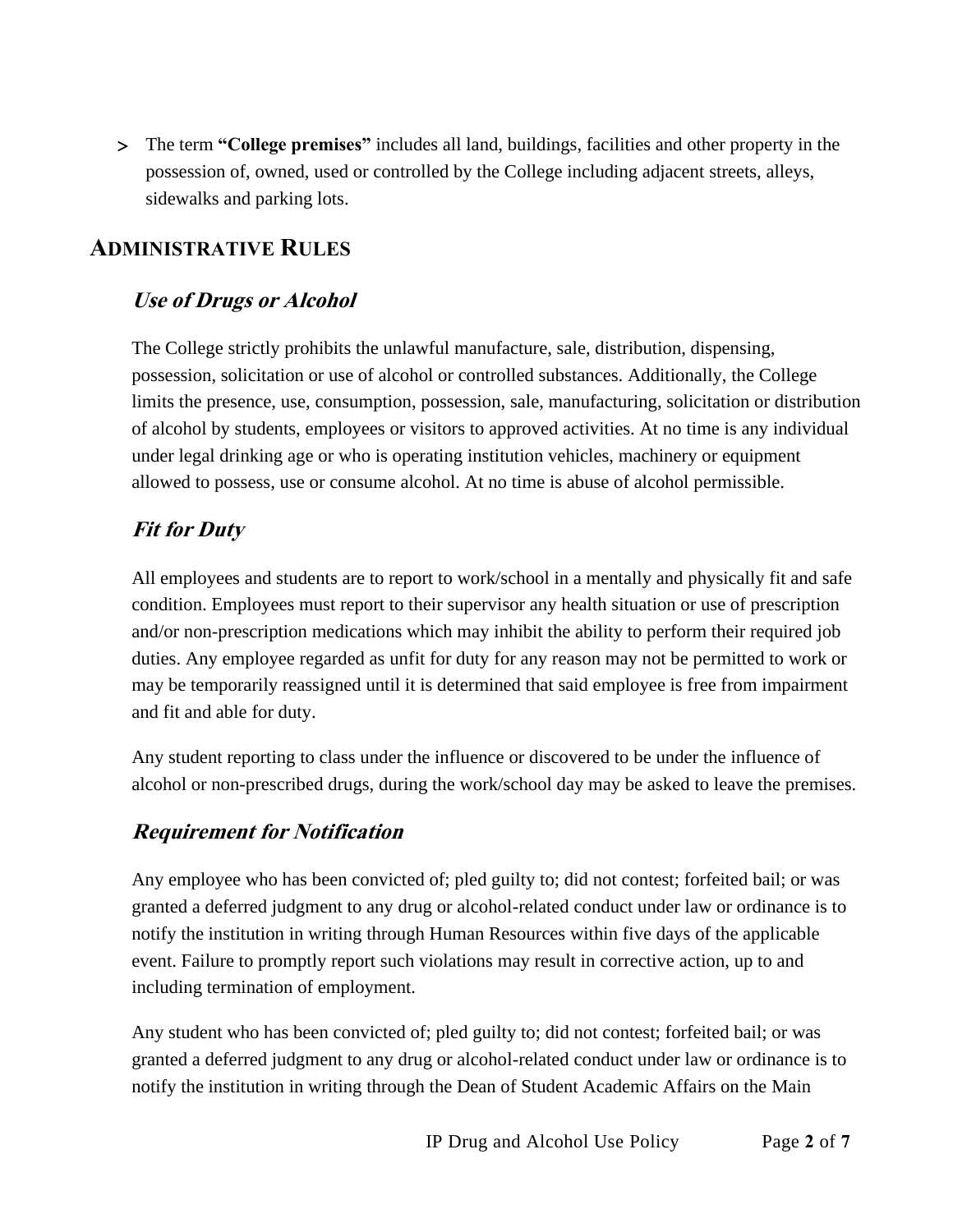(Davenport, Ia.) and West (San Jose, Calif.) campuses and through the Director of Student Services on the Florida campus (Port Orange, Fla.) within five (5) days of the applicable event. Failure to promptly report such violations may result in disciplinary action, up to and including dismissal.

# **Education**

The College provides drug and alcohol awareness information to students and employees. This will include the College's Policy and associated rules on drug and alcohol abuse, information on the magnitude and dangers of drug and alcohol abuse and the availability of counseling and treatment through student and employee assistance programs (refer to **Other Related Information** below in this Policy).

# **STANDARD INSTITUTIONAL POLICY PROVISIONS**

Institutional policies are supplemented by provisions that are applicable to all institutional policies. It is the responsibility of all employees and students to know and comply with these standards.

> [Standard Provisions Applicable to All Institutional Policies](http://www.palmer.edu/uploadedFiles/Pages/Students/Resources_and_Offices/Handbook_and_Policies/_pdf/Standard-Provisions-Applicable-to-All-Institutional-Policies.pdf)

# Additional Information

# **ASSOCIATED POLICIES, PROCESSES AND/OR PROCEDURES**

This Policy is supplemented below. It is the responsibility of all employees and students to know and comply with policies and procedures as supplemented.

# **POLICIES**

 $> N/A$ 

# **PROCESSES AND/OR PROCEDURES**

 $> N/A$ 

# **FORMS/INSTRUCTIONS**

 $> N/A$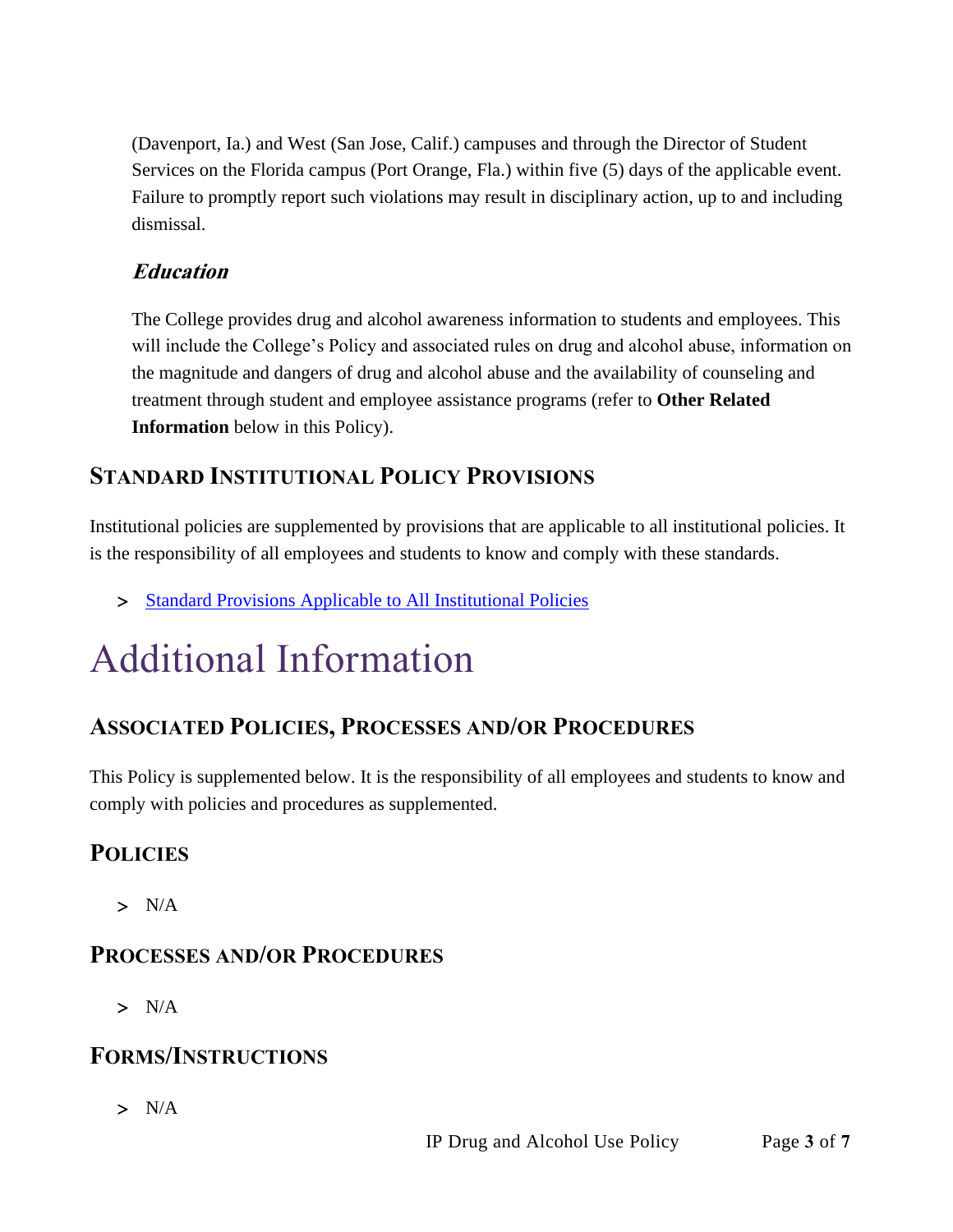# **OTHER RELATED INFORMATION**

- [Wellness Services Information](http://www.palmer.edu/students/academic-success/wellness/)
- > [Annual Security and Fire Safety Report](https://www.palmer.edu/getmedia/1fc436ff-16a4-4560-b24d-03488bdae8ce/annual-security-and-fire-safety-report.pdf)

# **CONTACTS**

### **Human Resources**

#### **MAIN CAMPUS, DAVENPORT, IA.**

 Human Resources 1000 Brady Street Davenport, IA 52803 (563) 884-5258 [hr.dept.ia@palmer.edu](mailto:hr.dept.ia@palmer.edu) 

#### **FLORIDA CAMPUS, PORT ORANGE, FLA.**

> Human Resources 4777 City Center Parkway Port Orange, FL 32129 (386) 763-2665 [hr.dept.fl@palmer.edu](mailto:hr.dept.fl@palmer.edu)

#### **WEST CAMPUS, SAN JOSE, CALIF.**

 Human Resources 1000 Brady Street Davenport, IA 52803 (563) 884-5258 [hr.dept.ia@palmer.edu](mailto:hr.dept.ia@palmer.edu) 

#### **Academic Affairs**

> [Student Academic Support Centers](http://www.palmer.edu/students/academic-success/academic-support-centers/)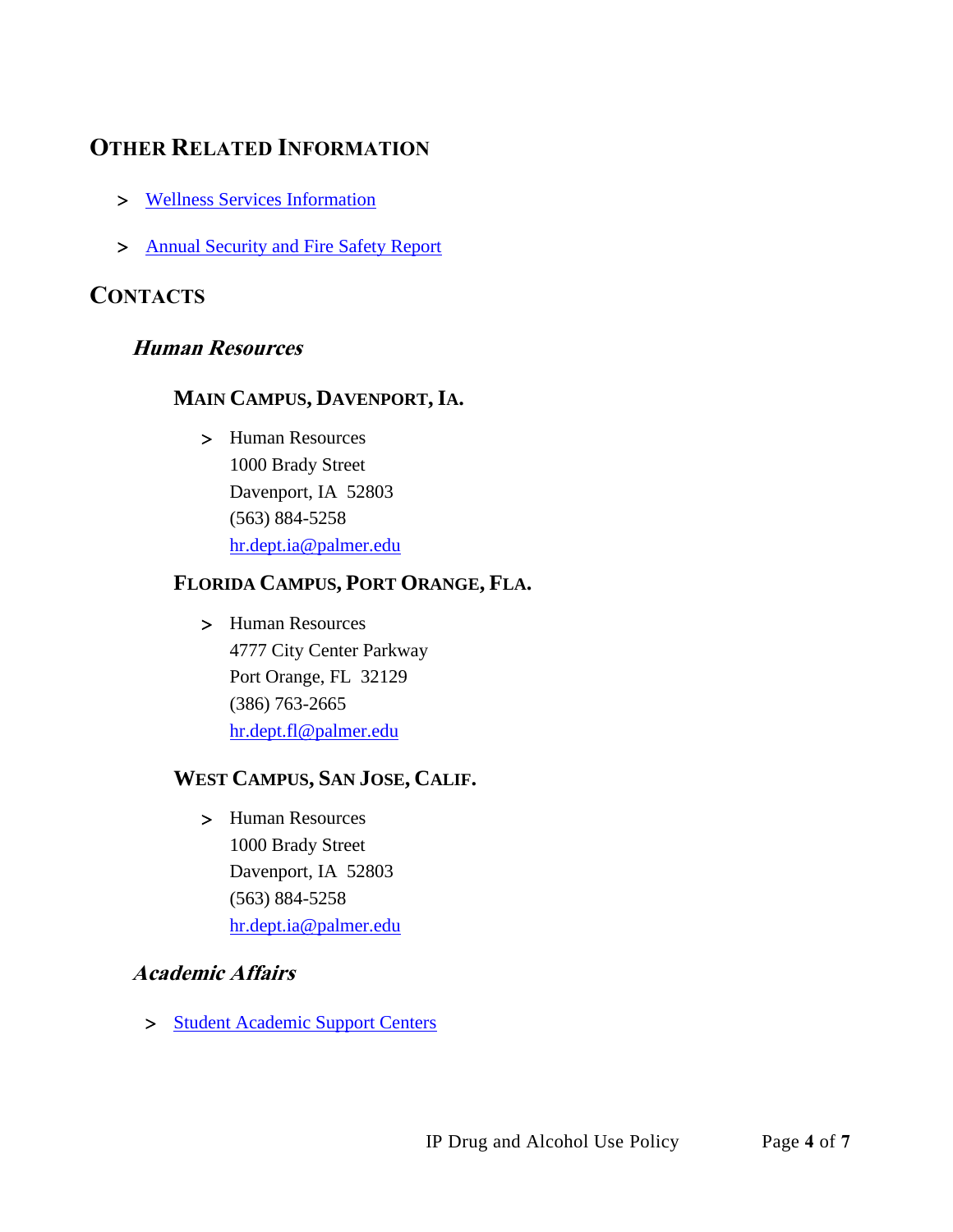#### **MAIN CAMPUS, DAVENPORT, IA.**

> Michael Tunning D.C., ATC, MS. Dean of Academic Affairs Academic Affairs (563) 884-5721 [kevin.paustian@palmer.edu](mailto:kevin.paustian@palmer.edu)

#### **FLORIDA CAMPUS, PORT ORANGE, FLA.**

> Jason Brewer, M.S. Director of Student Services Student Services (386) 763-2781 [jason.brewer@palmer.edu](mailto:jason.brewer@palmer.edu)

#### **WEST CAMPUS, SAN JOSE, CALIF.**

> Thomas Souza, D.C. Dean of Academic Affairs Academic Affairs (408) 944-6050 [thomas.souza@palmer.edu](mailto:thomas.souza@palmer.edu)

#### **Security**

[Campus Security](http://www.palmer.edu/students/resources-offices/security/)

### **MAIN CAMPUS, DAVENPORT, IA.**

- > Office phone: (563) 884-5555
- > Brian Sharkey Senior Director of Safety and Security 1000 Brady Street Davenport, IA 52803-5214 (563) 884-5147 [brian.sharkey@palmer.edu](mailto:brian.sharkey@palmer.edu)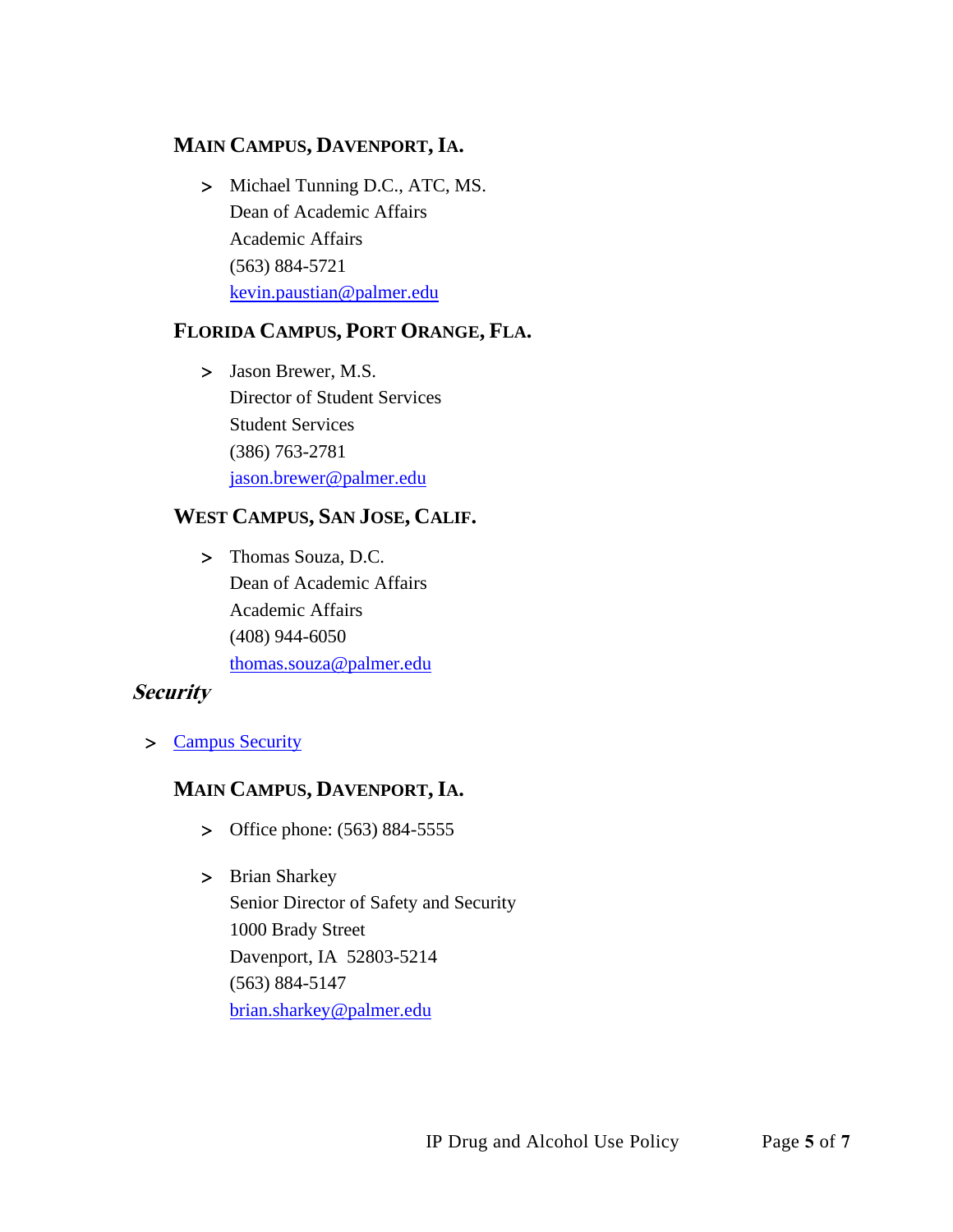#### **FLORIDA CAMPUS, PORT ORANGE, FLA.**

- United American Security: (386) 763-2777
- > Donaldson Taylor Manager of Safety and Security 4777 City Center Pkwy Port Orange, FL 32129 386-763-2608 [donaldson.taylor@palmer.e](mailto:brian.sharkey@palmer.edu)du

### **WEST CAMPUS, SAN JOSE, CALIF.**

- Allied Universal on-site security: (408) 472-8441
- Allied Universal 24-hour security: (800) 400-1110
- > Brian Sharkey Senior Director of Safety and Security 1000 Brady Street Davenport, IA 52803-5214 (563) 884-5147 [brian.sharkey@palmer.edu](mailto:brian.sharkey@palmer.edu)

# **HISTORY**

| IP Drug and Alcohol Use Policy | Page 6 of 7 |
|--------------------------------|-------------|